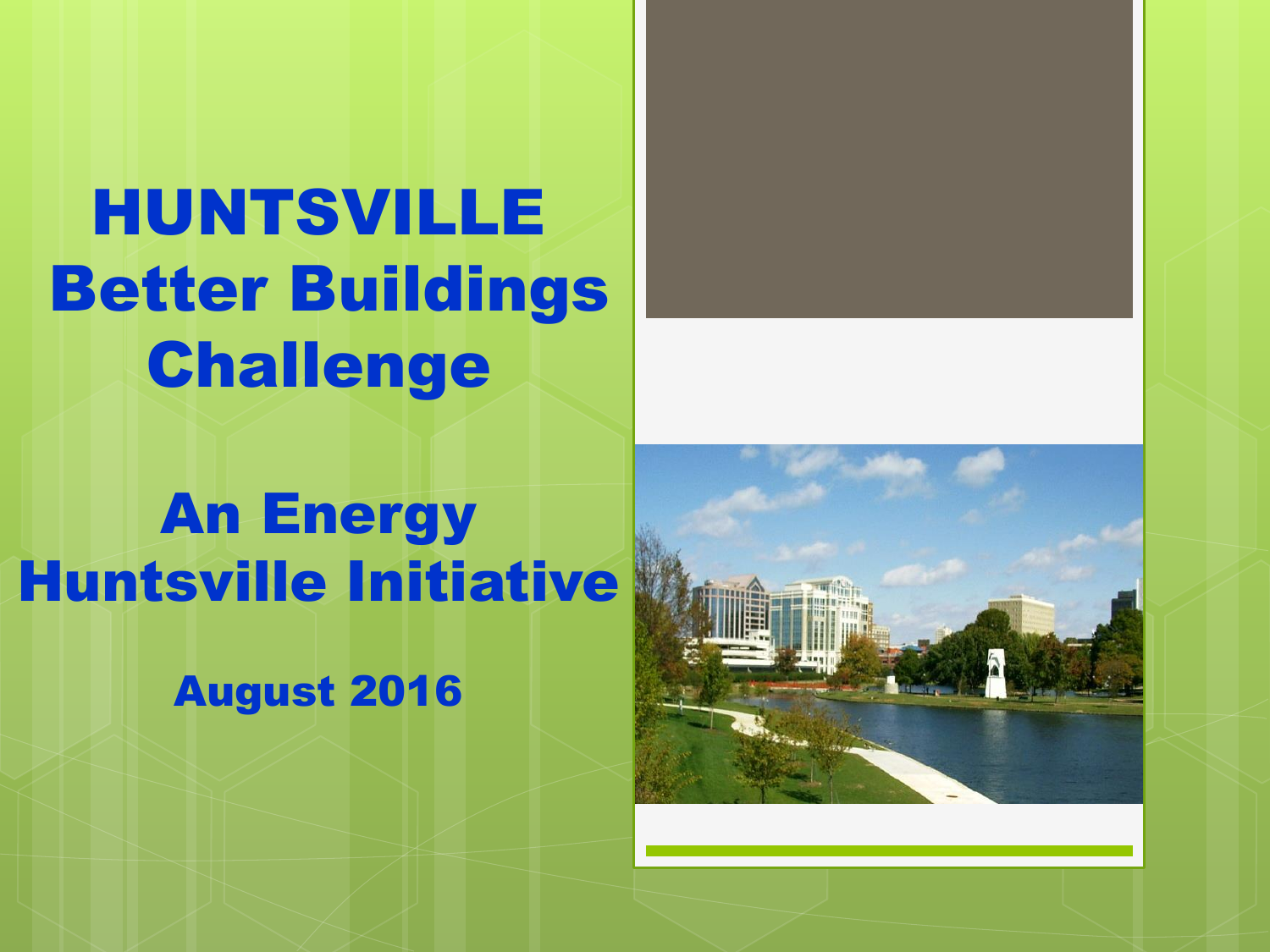## **Briefing Objectives**

- **Provide an overview of the Department of Energy's (DOE) Better Buildings Challenge**
- **Introduce the HUNTSVILLE Better Buildings Challenge program (HBBC)**
- **Provide rationale for Your participation in the HBBC program**
- **Discuss resources available to participants**
- **Getting Started**
- **Current Participants**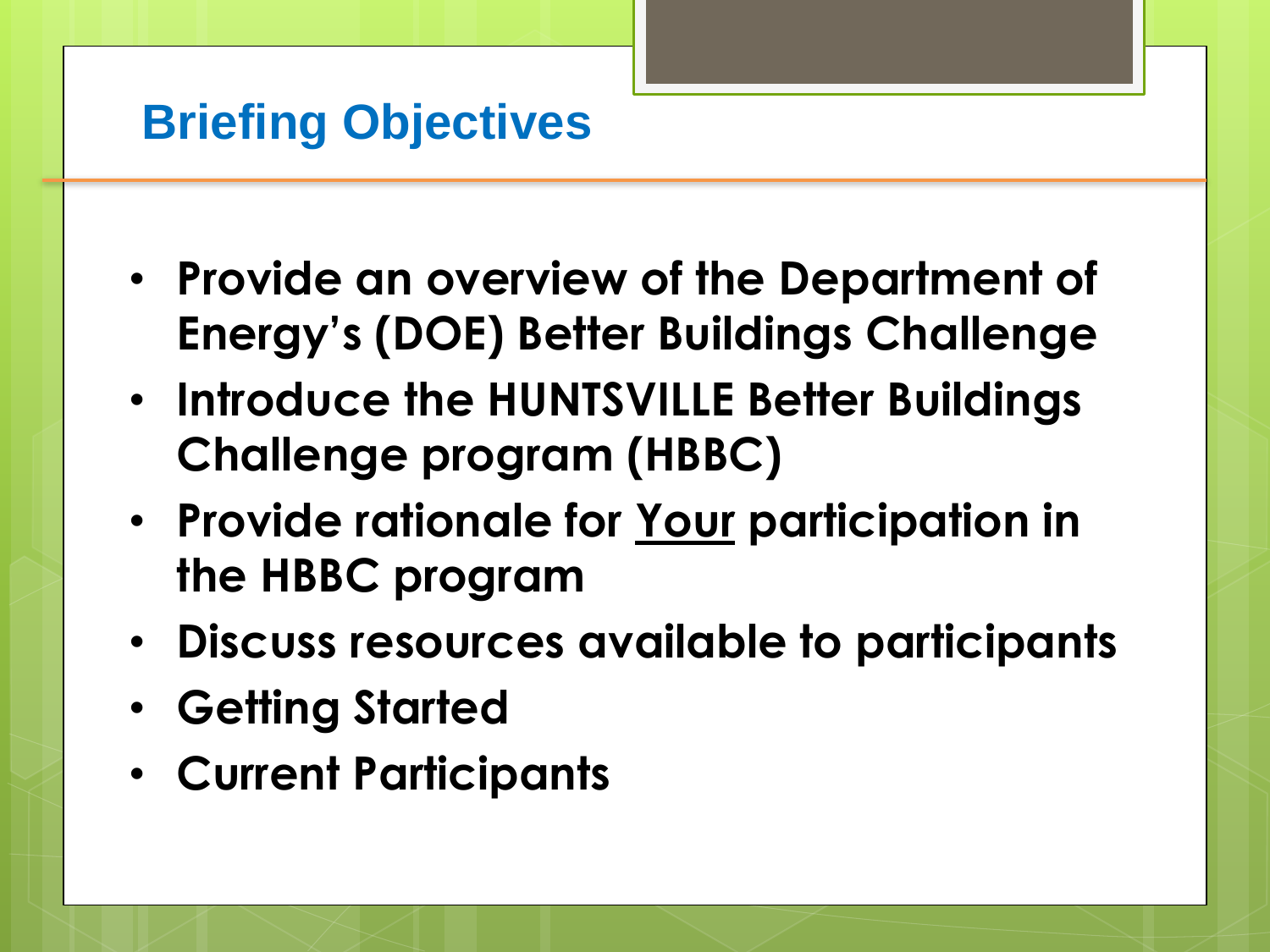#### **HBBC History**

- **Chartered by Energy Huntsville**
	- **Jay Newkirk / Jim Tevepaugh**
	- **Daniel Tait and Randy Buckner (Leadership Team)**
- **Patterned after the DOE Better Buildings Initiative and Challenge**
- **HBBC Provides to ALL Commercial and Industry Partners**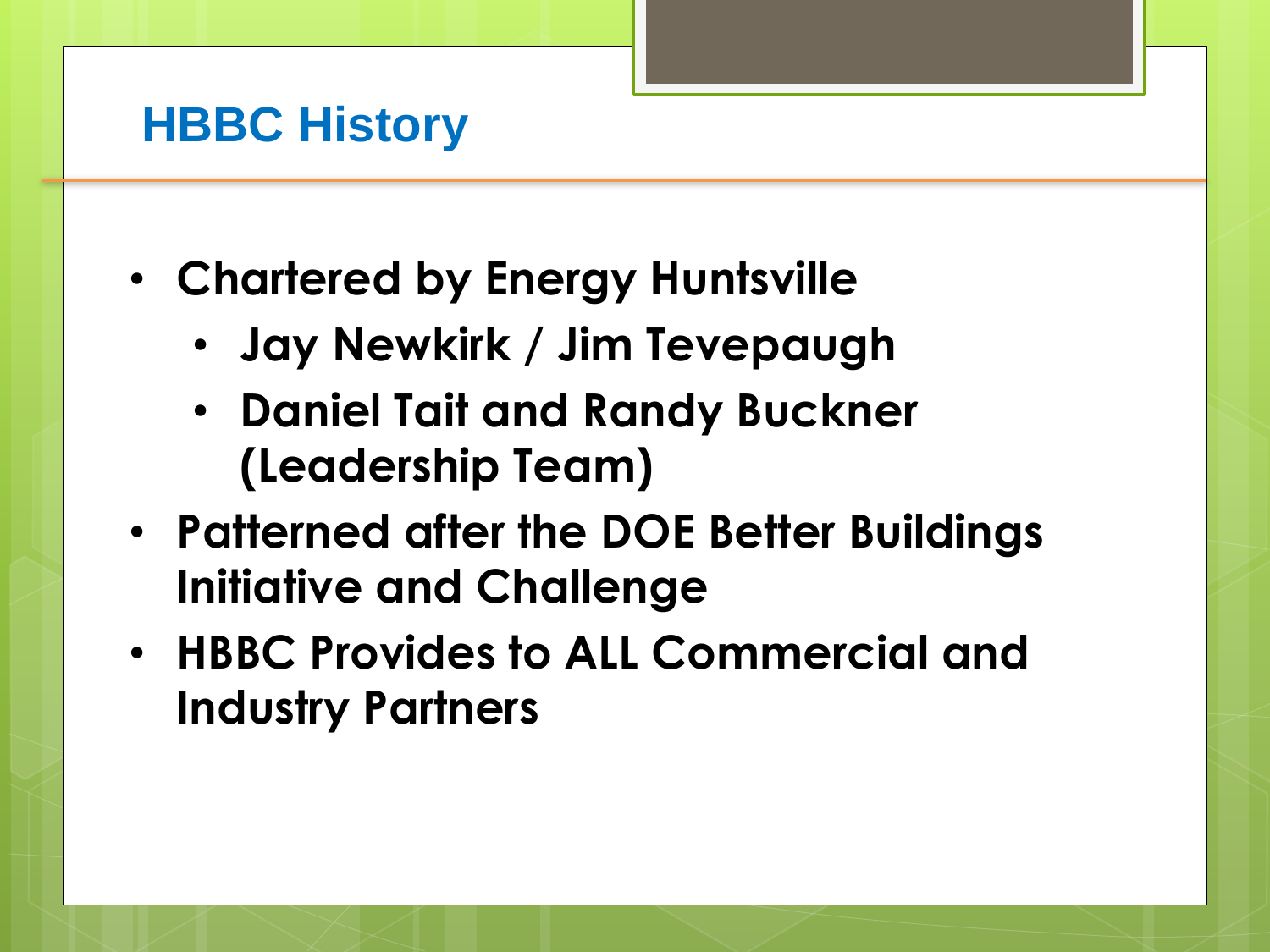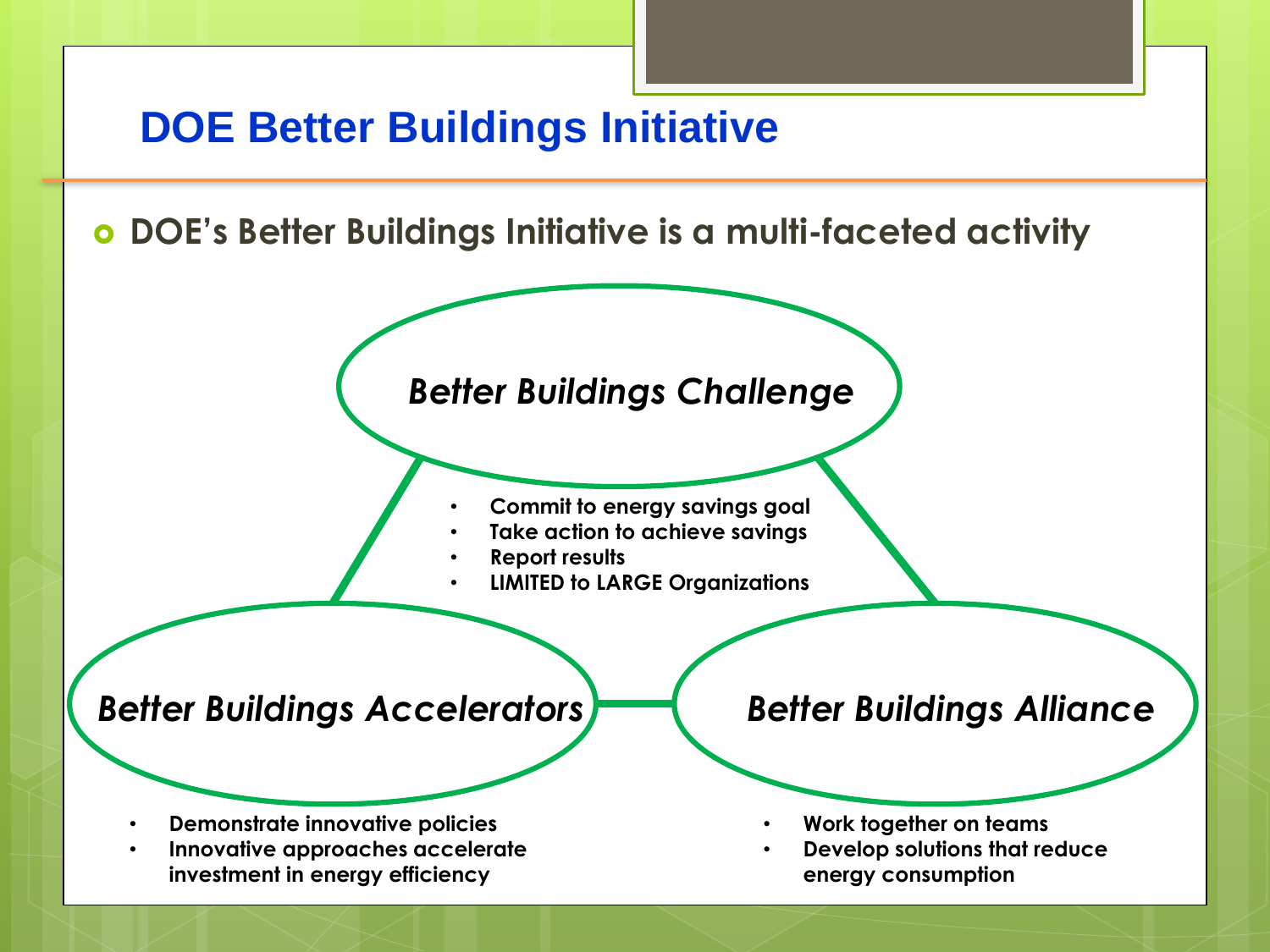#### **DOE-HUNTSVILLE Better Buildings Partner Program**

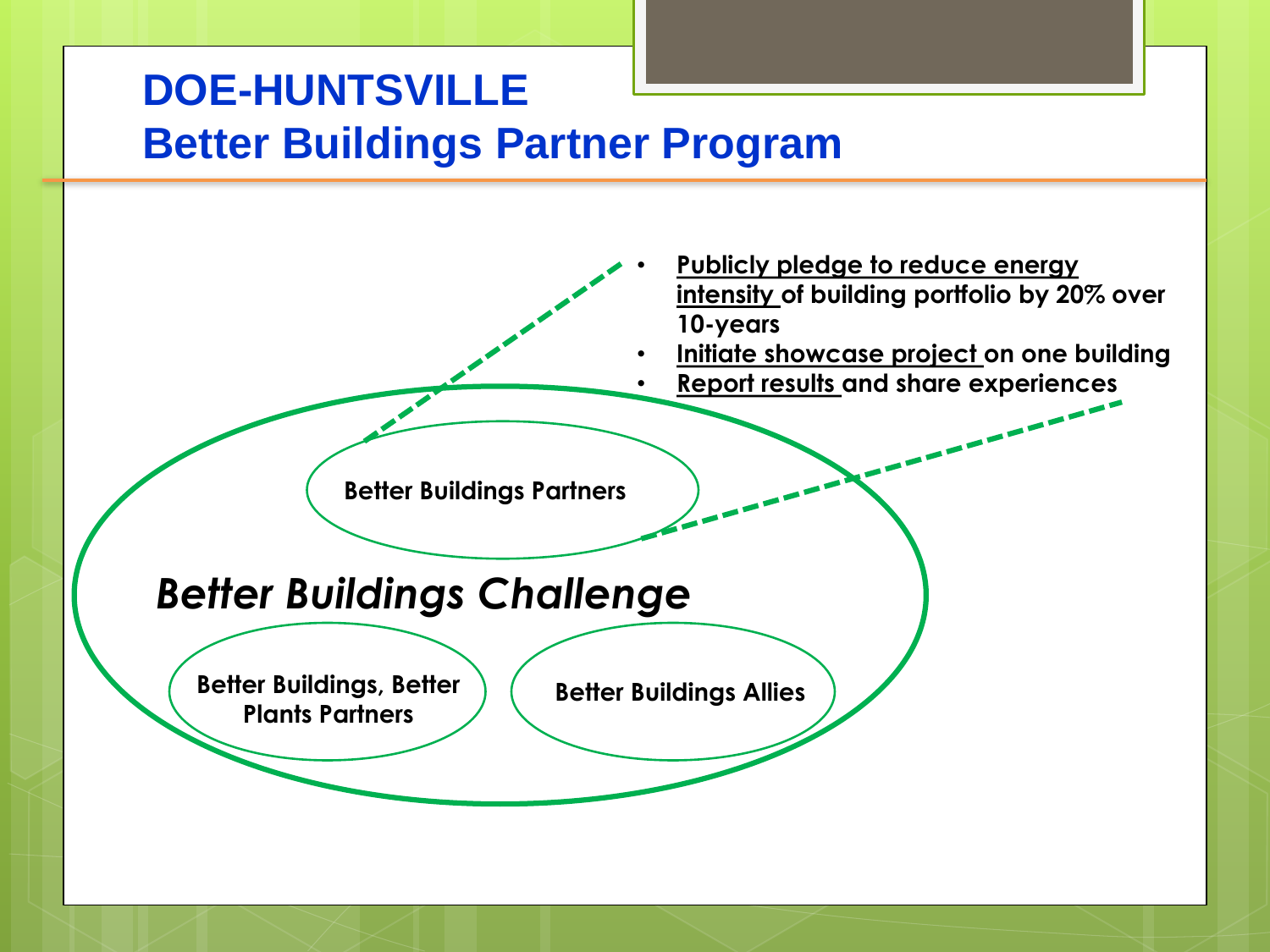# **Huntsville as a DOE Better Buildings Partner**

#### $o$  **Huntsville City Schools**

- **o** 5.3 Million Square Feet
- **o** Energy Master plan is focused on Retrofit/Renovate/Replace approach to focus efforts on improving energy efficiency with a focus on low performing buildings.

#### **USSRC**

- **o** 350 Thousand Square Feet
- **o** Developing a Showcase Project around the ETF becoming first Energy Star® building (Score greater than 75)
- **Smaller Organizations not accepted into the DOE Challenge**
- **HUNTSVILLE BBC to accept ALL applicants**